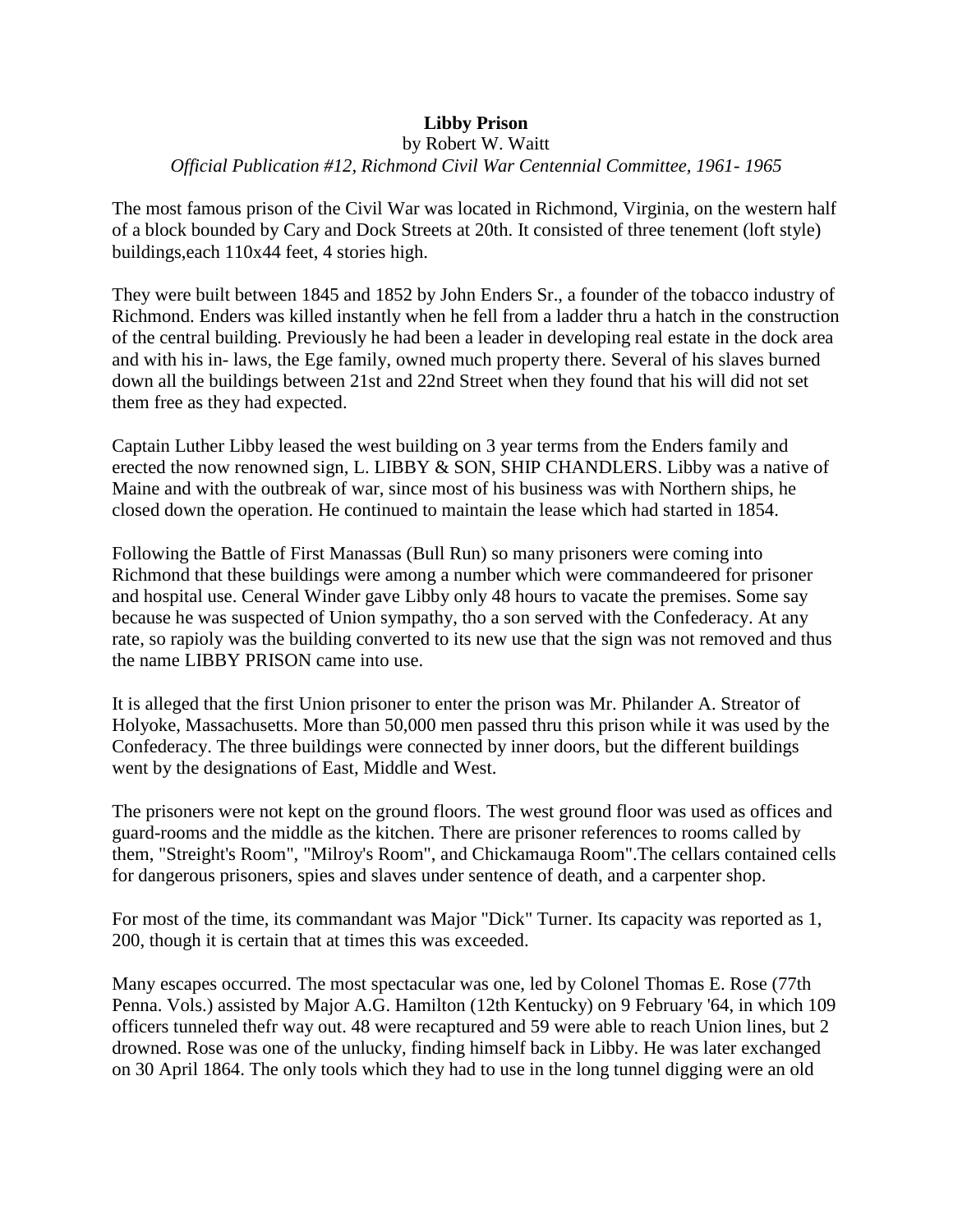pocket knife, some chisels, a piece of rope, a rubber cloth and a wooden spittoon. They constructed the 53' long tunnel, of which there are no remains, in 17 days.

Miss Elizabeth Van Lew, the Union agent in Richmond, was a frequent visitor to Libby, bringing food and reading material. It is stated that she obtained much valuable information from the men there and passed it thru her efficient agents to the Union. She is also credited with arranging for a number of men to escape, tho no tunnel existed between the prison and her Church Hill home, as has been said. In the Van Lew Collection at the New York Public Library there are several items made by the Libby prisoners and given to Miss Van Lew. One is a well carved little wooden book with the inscription "E. V. L. - A Friend In Need."

The best known prisoner housed in Libby was the eccentric Union Cavalry Commander, General H. Judson Kilpatrick, who led the unsuccessful raid on Richmond.

Following the occupation of Richmond (3 April 1865), the Federal authorities used the prison until 3 August 1868 as an incarceratory for former Confederates. The West Building was sold to the Southern Fertilizing Company and the other two continued as property of the Enders family, being owned by Mrs. George S. Palmer.

The buildings were purchased in 1888 by a Chicago syndicate, composed of W. H. Gray, Josiah Cratty, John A. Crawford and Charles Miller, and the architectural firm of Burnham & Root, for \$23,000. The Richmond firm of Rawlings & Rose handled the negotiations.

The famous Philadelphia architect, Louis M. Hallowell, came to Richmond to supervise the removal operations. The work commenced in December 1888, and as the building was taken apart each board, beam, brick, timber and stone-cap was numbered and lettered in such a manner that there was not the least trouble about placing these parts correctly together again. The removal of Libby from Richmond to Chicago was a project never before equaled in the history of building moving and one that was not to be surpassed for many years later.

The contract for hauling the material was given to the Chesapeake & Ohio Railway Company, which kept box cars on side-tracks of the old York River Line near the building. As soon as a carload was ready, it was sealed and sent on its way to Chicago an amazing total of 132 twentyton cars.

In the meanwhile massive stone walls of native artesian stone, quarried within the city limits of Chicago, had been erected on the block of Wabash Avenue, between 14th and 16th Streets, which had been selected as the famous old prison's new home. These stones now form part of the wall of the Chicago Colliseum and probably are the basis for the false story that that structure is built from Libby Prison remains.

The enterprise was incorporated as the Libby Prison Museum Association, T/A GREAT LIBBY PRISON WAR MUSEUM, on 4 February 1888, with a capitalization of \$400, 000, to which was added the extensive Civil War collection of Charles F. Gunther, a wealthy candy manufacturer. The cost of dismantling and moving was in excess of \$200,000. The re~rection was completed in September 1889.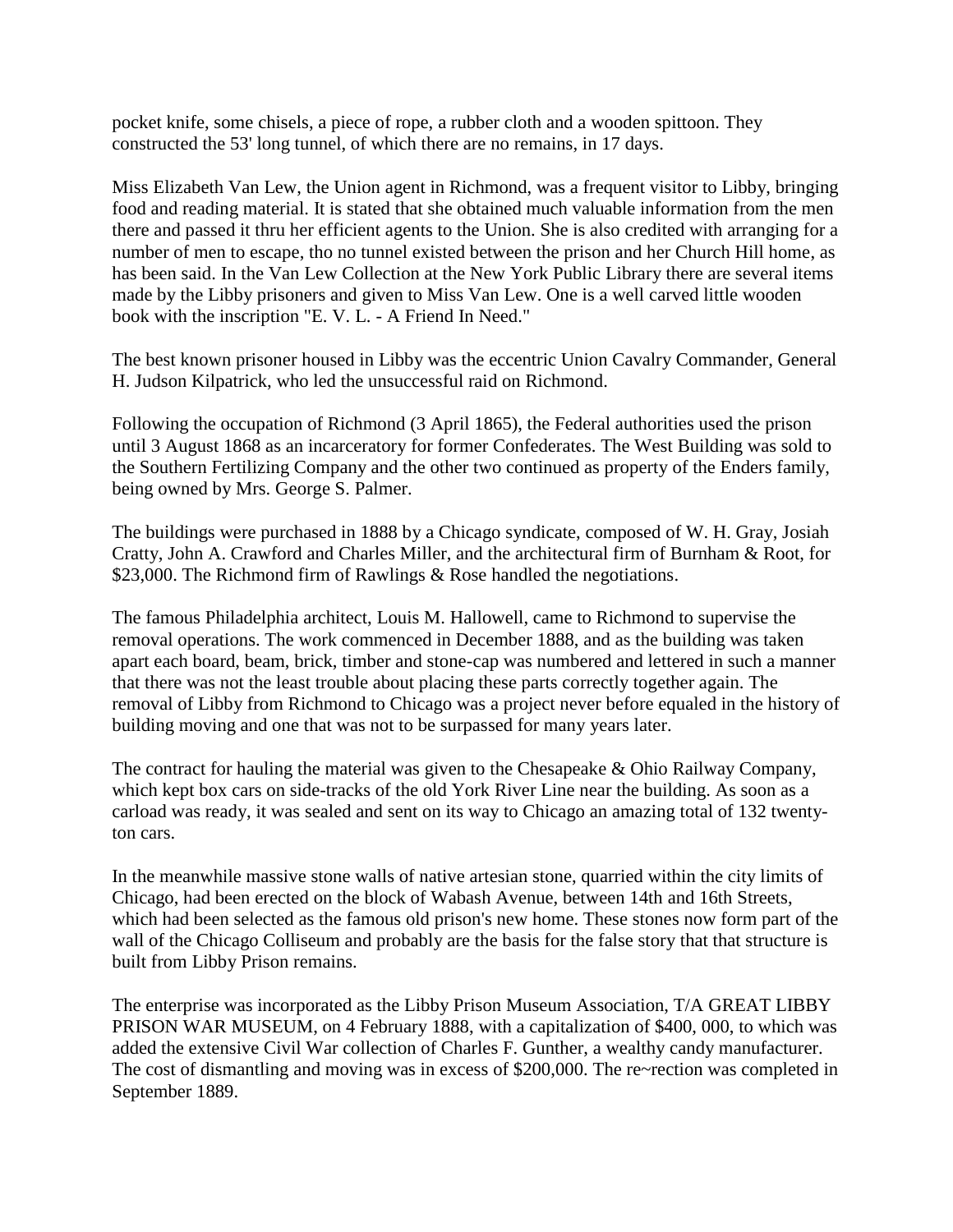Altho the Museum was in Chicago during the year of the Columbian Exposition (1893 World's Fair), it had no connection with that Fair, and was never considered as a Fair attraction. It was quite some distance from the Exposition Grounds. The Museum was highly profitable and continued so until 1899. At that time the venture was disbanded and the Collseum erected on the site.

Many of the bricks were disposed of as souvenirs and to builders. A large number went to the Chicago Historical Society, along with the collection and other parts of the building. The Society constructed the north wall of their Civil War Room from these bricks. This building is located at North Avenue and Clark St., Chicago.

The beams, timbers and most of the wood were sold to an Indiana farmer named Davis and he used these to build a massive barn on his farm at Hamlet (La Porte County) Indiana. The barn still stands and is owned by his daughters, Miss Ella J. Davis and Mrs. Charles Dowdell of Chicago. Most of the timbers still show the stenciled words 'Second Floor M" or "Third Floor E.," together with the pathetic names and initials carved by the men while in prison. Miss Davis has presented the City of Richmond recently with a gavel made from this wood.

With the exception of the above mentioned relics, all that is known to remain of the old prison are: a door and keys in the Confederate Museum, Richmond; some miscellaneous items in several institutions in Vermont and Massachusetts; and its major records in the National Archives, Washington, with some minor records in Vermont.

The. City of Richmond has located an interpretive sign on the Libby Prison site at 20th and Cary Streets, now occupied by a salvage company.[1963-64]

\* \* \* \* \* \* \* \* \*

# Other CIVIL WAR Prisons in RICHMOND

During the course of the CivilWar, many buildings and areas were places of internment within Richmond. Some were used for only short periods, others were recurrent and some were in constant use. It is, therefore, impossible to enumerate all of them and trace their stories within a short brochure. We will mention only those whose names figure with some frequency in Civil War accounts. Due to inadequate records and the fluctuation of usage only general statements be made about them.

### CASILE GODWIN

This was probably the City's Lumpkin's Jail, located east of Lumpkin's Alley and just north of Franklin Street. One of the first lock-ups for war prisoners, It became used more and more for women suspected, accused and/or convicted of disloyalty, spy activities or harboring deserters.

### CASTLE THUNDER

A large tobacco warehouse that was located on the northside of Cary Street between 18th & 19th Streets. Mainly used for civilian prisoners, it was geneally packed with murderers, cut-throats, thieves and other desperadoes. Males suspected of disloyalty, spies and Union sympathizers were